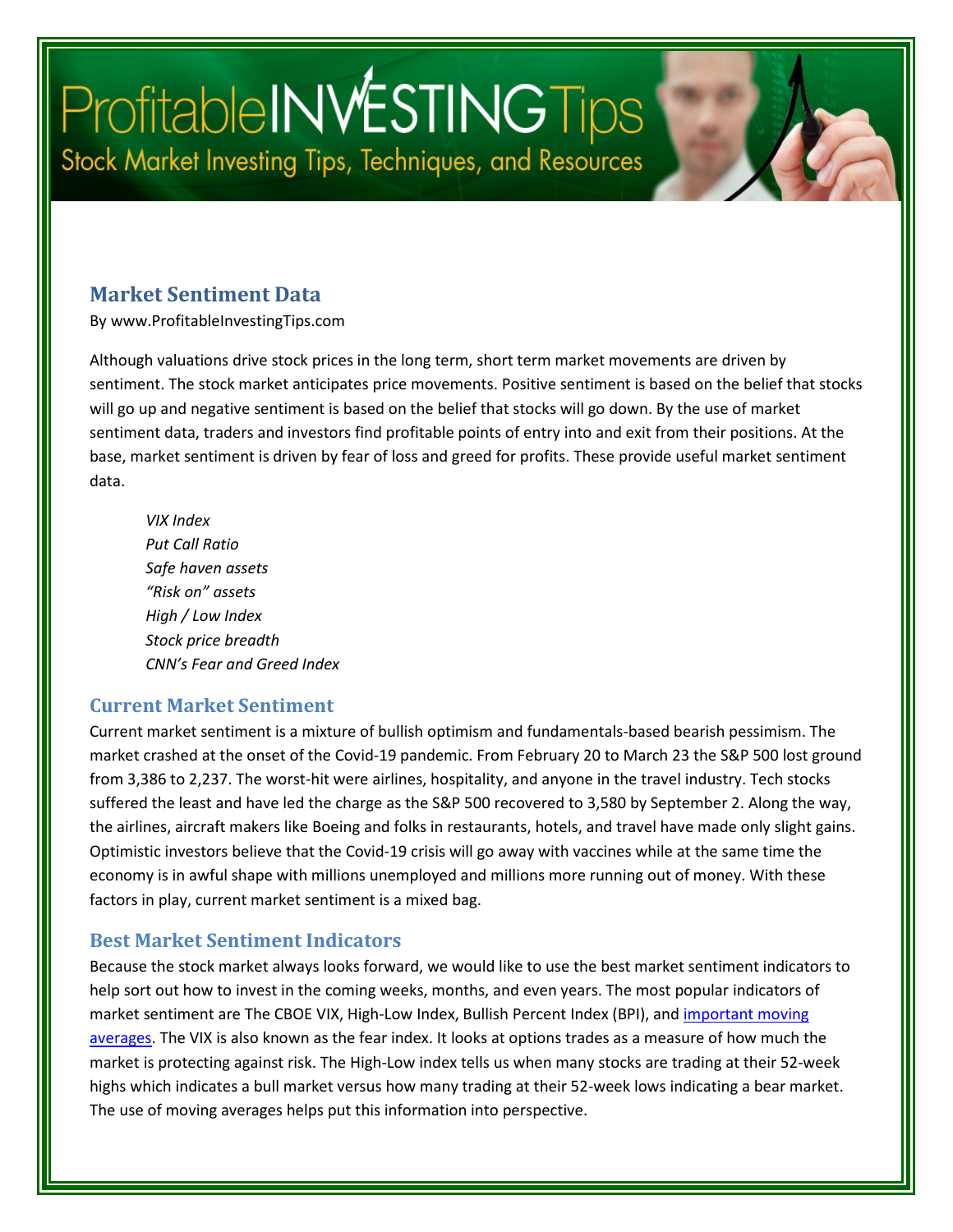#### **Market Sentiment Graph**

For many, if not most of us, it is easier to read market sentiment data from a market sentiment graph than from a written explanation. And, on a graph, it is possible to combine information in order to give a better picture of the market sentiment data the graph contains. As such a graph can contain information from the CBOE Put/Call Ratio, AAll Bull Ratio, Bullish ratio, NAAIM Survey, and current High/Low ratios. This snapshot gives the investor an up to date picture of market sentiment in order to guide their purchase and sale of stocks.

#### **Cryptocurrency Market Sentiment**

Reading cryptocurrency market sentiment is a bit different than following market sentiment data for stocks. Volume and volatility of trading read at 15 minute intra-day intervals and the use of Ravenpack to see sentiment in non-scheduled news reports about Bitcoin and 6 fiat currencies. It is of note that many investors experience positive returns over time irrespective of the news and prevailing cryptocurrency market sentiment. In this respect, we can sort out cryptocurrency traders versus long term investors and the effects of current sentiment on each.

#### **CNN Market Sentiment**

CNN Money provides a useful measure of market sentiment. Their Fear and Greed Index is based on seven indicators: junk bond demand, put and call options, market momentum, stock price strength, stock price breadth, market volatility, and safe haven demand.

This composite of market sentiment data shows very clearly the greed and bullish sentiment at the end of 2019 followed by the bearish fear that came on with the Covid-19 pandemic followed by the hope and greed that drove the market back up while the economy suffered in 2020.

#### **Daily FX Market Sentiment**

Data used to indicate the daily FX market sentiment are similar to what is used for the stock market. However, the news has a broader scope than the US stock market because it has to do with currencies and nations scattered across the globe and a market that is open twenty-four hours a day on working days all year long. Global politics, as well as the relations of one nation to another, are important in FX trading as currencies are traded in pairs. Nevertheless, market volatility, volume, and moving averages work just as well as indicators in the FX market as they do with stocks.

#### **Risk Off Market Sentiment**

Optimistic investor sentiment goes with good news about the economy, industry, global politics, and steady profits. This leads to a risk on investing environment in which investors pick riskier assets in hopes of big profits. When things turn around and investing looks chancier, it leads to a risk off environment in which investors shun risk and prefer stocks over bonds and value stocks over growth stocks. Risk off market sentiment is generally easy to spot as the entire market pivots to value instead of growth and bonds instead of stocks.

For more insights and useful information about investments and investing, visit